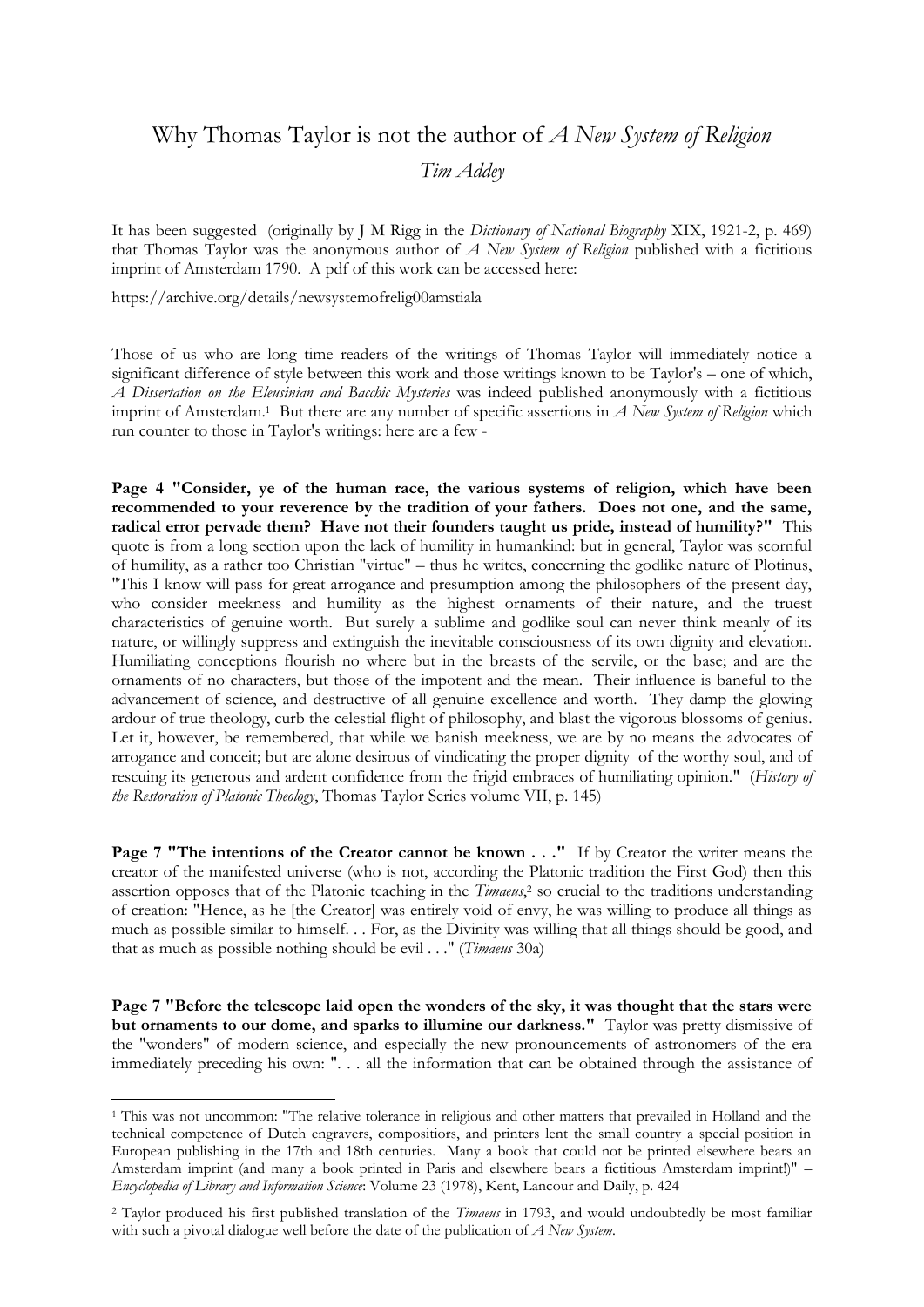telescopes respecting these [celestial] bodies, must be very dubious, and therefore can never become the basis of any scientific conclusions." (*Dissertation on the Philosophy of Aristotle*, Thomas Taylor Series XXVIII, p. 299) But more importantly, he was an devoted adherent of the ancient view of the stars which far from thinking that they were mere "ornaments of our dome" considered them rather as the stable bodies of Celestial divinities.

**Page 14 "Of the Deity man can form no idea ..."** A great deal of ancient philosophy centred on exactly this – the discussion of the nature of Deity. Thomas Taylor was particularly attached to Proclus, the head of the Athenian Academy in its last century – he named one of his sons Thomas Proclus Taylor – and translated almost all of the extant texts from this great philosopher. The crowning glory of Proclus was his *Theology of Plato*, which even in its surviving truncated state runs to over 400 pages of detailed examination of Deity (Thomas Taylor Series volume VIII).

**Page 17 "He [Deity] is the supreme opposite of matter, of chaos. As the purest of spirits he must have had his opposite, in the grossest of matter, from all eternity."** Apart from the fact that Taylor would never have described any God as a spirit, let alone the First God, the unphilosophical assertion that Deity has an opposite would never have flowed from the pen of Taylor. Since the First God is called by the Platonic tradition The One in order to indicate that this God of Gods is before all duality, and is the starting point of all reality, it is clear that it cannot have an opposite: where opposites truly exist, there must be some greater principle which co-ordinates the two opposites.

**Page 18 "... if we grant the eternity of matter, the origin of evil is accounted for ..."** The Platonic tradition does not account matter as the *origin* of evil, since it is entirely passive and cannot originate anything. As Proclus argues in his treatise *On the Subsistence of Evil* (Thomas Taylor Series XVIII, p.120-1), "For in the *Timaeus*, indeed, when he [Plato] calls matter the mother and nurse of generation, and a concause of the fabrication of the world, it is manifest to everyone that he admits matter to be good. . . That evil, however, is not from matter, nor from bodies, is evident from what has been said. For matter is not the same with that which is moved in a disorderly manner. But that matter must not be considered to be primarily evil, Socrates, I think, sufficiently shows in the *Philebus* [27a], in which Dialogue he generates infinity from God. If, however, it must be said that matter is infinite itself, matter, or that which is primarily infinite, is from God."

**Page 23 "The polytheisim of all ancient nations was founded upon mistaken principles. Their gods were the offspring of human pride, and often but deified men . . ."** But Taylor was the great champion of ancient polytheism, and, furthermore, explicitly denies that the Greek Gods were "but deified men." Here he is introducing the *Theology of Plato* having outlined the magnificent teachings of the One God and the Many Gods in the writings of the ancient Platonists: "Ignorance and priestcraft, however, have hitherto conspired to defame those inestimable works, in which this and many other grand and important dogmas can alone be found; and the theology of the Greeks has been attacked with all the insane fury of ecclesiastical zeal, and all the imbecil flashes of mistaken wit, by men whose conceptions on the subject, like those of a man between sleeping and waking, have been turbid and wild, phantastic and confused, preposterous and vain. Indeed, that after the great incomprehensible cause of all, a divine multitude subsists, co-operating with this cause in the production and government of the universe, has always been, and is still admitted by all nations, and all religions, however much they may differ in their opinions respecting the nature of the subordinate deities, and the veneration which is to be paid to them by man . . ." (*The Theology of Plato*, Thomas Taylor Series VIII, p. 3)

A little later he says, ". . . I shall farther observe respecting this theology, that the deification of dead men, and the worshipping men as Gods form no part of it when it is considered according to its genuine purity. . ." (p. 20)

**Page 29 "Ancient philosophers, who asserted that every human being has his guardian Genius, might with less absurdity have asserted that every ape has his guardian man. Philosophy is often but the quintessence of human pride."** But Taylor has many passages in his writings and translation concerning tutelary (guardian) daemons including notes to treatises on the subject by Maximus Tyrius,